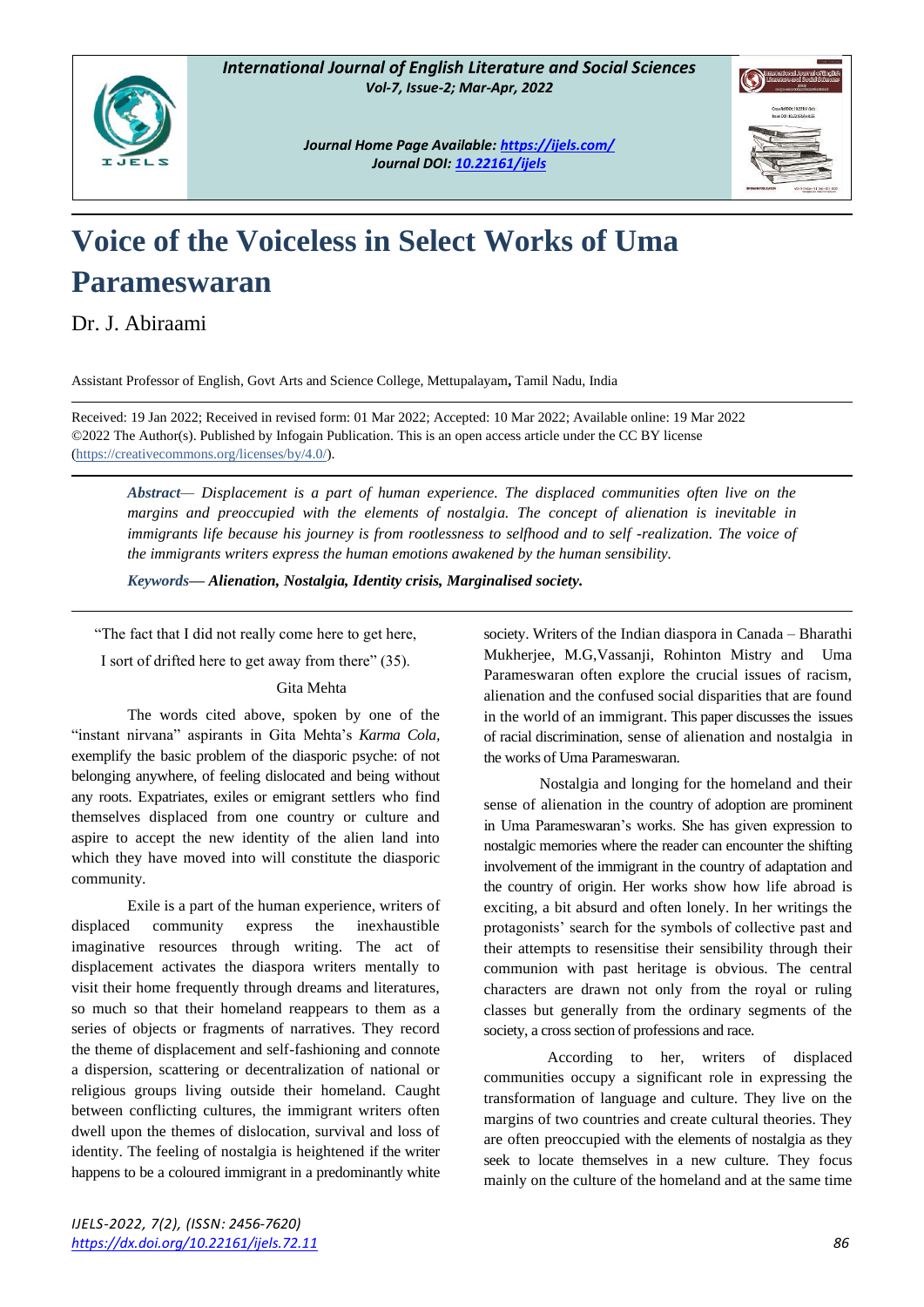adopt and negotiate with the cultural space of the host land. Parameswaran in her article " Literature of the Indian Diaspora in Canada" says, " . . . immigrant spaces are not homogenous, they depend on how they adjust and adapt to the new environment and nation"(12).

Education, qualification, usefulness to society, economic status and one's rootedness to one's culture- all factors affect settlement. Their views are based on individual experience, which interfere with the whole process of belonging and adjustment. Parameswaran unifies an essential Canadian sensibility with that of her Indian historic past. The individual's alienation from himself and society constitute the thematic centre of Uma Parameswaran's works. She derives her material from her cultural background and history and articulates both Indian and Canadian sensibility. This sensibility stems from her culture and gives her a kind of imagination and freedom to roam freely around the world at large. In order to survive in the foreign land, the immigrants create an ambience thereby establishing their own ghetto, celebrating festivals, dining together or holding community feasts, sharing cultural markers, frequenting to the houses of their colour and little socializing with the dominant group. They create an "alternative world" in their present world and they ignore the subtle desire to merge among the majority, oppose the willingness of their children to adjust and accept the dominant culture.

Uma Parameswaran's Dear *Deedi, My Sister*  portrays the problems that ravage the larger immigrant community in Canada. Though it is a short play the impression it leaves, is very powerful. Sapna, an immigrant from India in her late twenties, is the main character who narrates everything to her sister. For a woman who has settled in a foreign country, it is natural to expect letters from her motherland. Sapna says, "When I first came, the mailman's daily visit was my lifeline (63). Even though she is in Canada, her heart is still in India and with her relatives. Nature is "both bounteous and tyrannical to her" (63). As in India, in Canada also "wheat grows in miles and miles of prairie gold" (63). In the land around her, there are cedar and fir trees; but in the landscape of her memory, "there are other smells and sounds of mango blossoms, monsoon rains, and temple bells" (63).She has been longing to hear the temple bells which she used to hear in India; to inhale the smell of incense stickers which she used to burn for Lord Parameswaran; to see Lord Nataraja, the presiding deity of dance; to walk to the temple to have a glance of Lord Shiva. All these she describes to her elder sister, Deedi, who is far away in India.

In another context, Parameswaran narrates how immigrants feel happy to receive letters from their homeland. It is a great solace for them as they get relief from the boredom as well as loneliness. When Sapna is in the joint family, she used to do all sorts of domestic works like cleaning, attending to the children and the men folk and spending long hours to fetch water from the well. She feels very happy amidst the family members and sometimes she is distressed by the ill treatment meted out to her by the family members. She says "But these are hardships one can bear for Nature, as you say is sometimes bounteous and sometimes stingy as a mother-in-law" (68). Since she has settled in Canada, she is quite relieved from all those burdens. Her sister Deedi says,"Sapna, my sister, you are lucky to be far away from all these burdens that womankind must bear in this our ancient land happy in your new home . . ." (68). For that, Sapna replies "Here too women suffer dear Deedi, for being women.The burdens are different but the pain is the same" (69).These lines show that wherever they live, the immigrants feel the same way about their family problems. It may be because of living on a dual plane- of straddling two worlds -of looking both ways - of trying to forge an identity with the new land - yet continuing to look back with a lot of nostalgia and regret. All this leads to a sense of alienationa displaced sensibility- a hyphenated, decentred and fractured existence, of having a belief in the restoration of their sanctified ancestral home and a definition of self by identifying with their homeland.

Uma Parameswaran's first short story *The Door I shut Behind Me* introduces her saga of thematically related, intergenerational and intertextual immigrant experience.

It reflects the sense of wonder and fear of the immigrant at the new world around himself and nostalgia for the world left behind. Regarding the theme Judith Kearnsin remarks that the "treatment of the theme of Indo Canadian experience in different genres particularly intriguing especially as the writing was interconnected by theme and by recurring characters" (49).The story is about a young graduate Chander who secures a green card, goes to Canada and is surprised to see the Indian families in a new country. His mother gives him a copy of the Ramayana and a translation of Bhagvat Gita as parting gifts but he buys a copy of Chandra Sekhar's *Radioactive Transfer*, though it is not his field of study; nor is it one that one could read during a journey. He is simply driven by an urge to hold that book:

> Chander blinked the glare away and focused his eyes on the book in his hand. The black of the title, the motley orange - yellow – green of the jacket resolved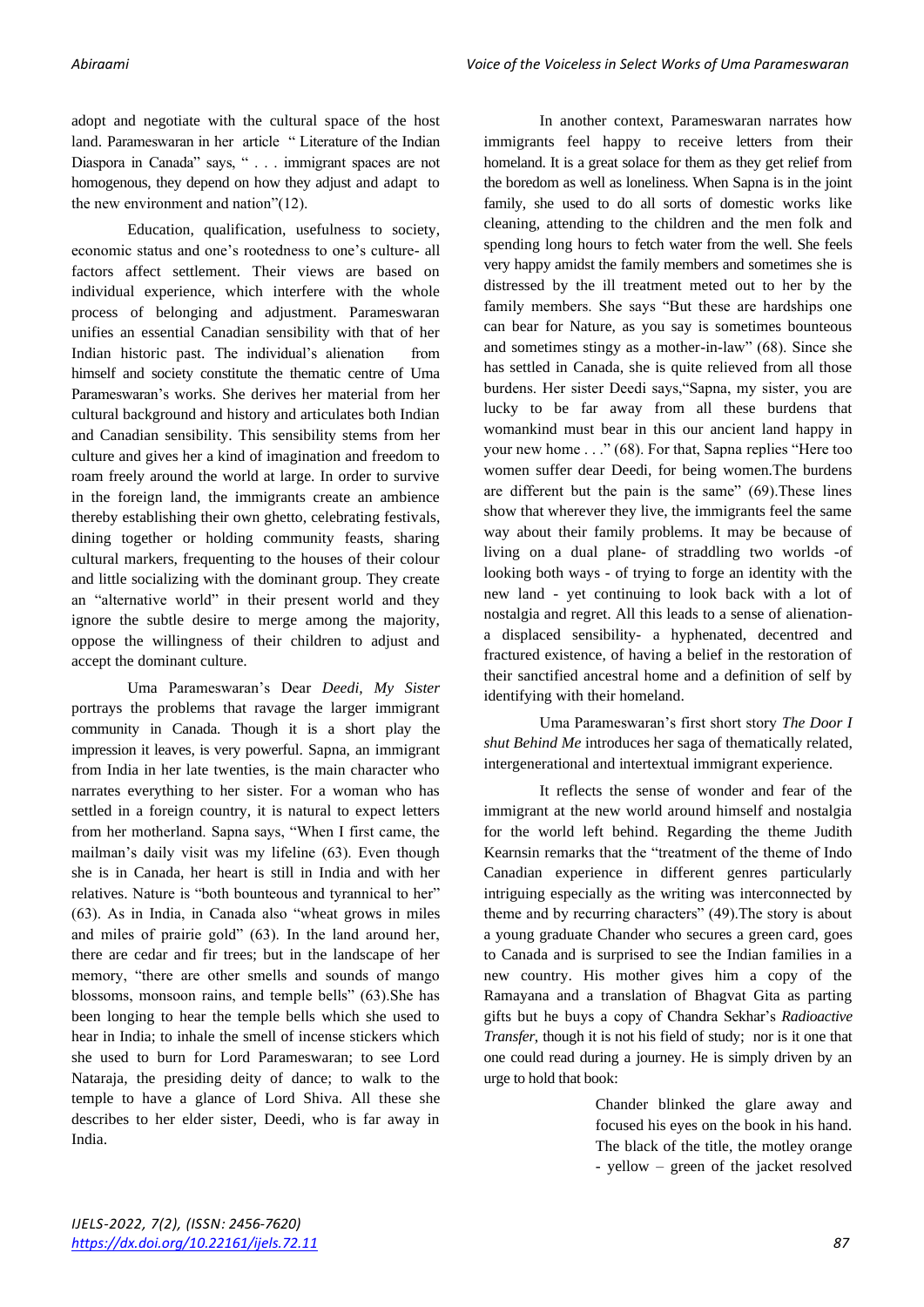from their hazy halations into a clear spectrum of colours and forms --The Ramanaya, a new English translation. His mother had given this and Annie Besant's translation of the Bhagavad Gita to him at the airport halfapologetically, half beseechingly, choosing the last hour so that he would not have the heart to refuse. "Keep it on your table," she had whispered . . . . (3)

These lines show how Indian families in Canada create "Little Indians" around themselves and try to live in the memories of India of their childhood rather than the India of today. All the characters often live in a world of nostalgia centred on a sort of homesickness, bearing the pains of uprooting and re-routing, the struggle to maintain the difference between oneself and the new unfriendly surroundings. "Indians abroad" seem to be more self conscious than the "Canadians abroad". Both are torn between the old and new world values. Though Chander has a well settled life in Canada, his mind always longs for his motherland. He expresses his views "I'd give anything, anything in the world to see one of my own people, to hear my own language" (7).

Uma Parameswaran's *Rootless but Green are the Boulevard Trees* explores the lives and experiences of Indian immigrants as they struggle with the painful and bewildering task of adjusting in their new land. Her primary interest is to discuss the problems of the immigrants at various levels and their struggle between the pulls of two cultures. This story depicts real life like people in the Indo Canadian community and the events, situations and experiences pictured are common and typical as they occur in various families of the immigrants in Canada. Several factors related to the recognition and acceptance of the immigrants have been discussed in this play, as the change called for affects the total configuration of memory, history and cultural values and at times the individual immigrant has to work within polarities between the question of belonging and not belonging.

In the play Jayant, Sharad's son, introduces his father who was an atomic energy scientist in India. Jayant believes that instead of migrating to Canada if he had stayed in India, he would have become a Director. Because he was not able to get a good job as he desired, he ends up as a real estate broker. Jayant's voice has contempt for his father as he chooses to migrate. He says bitterly, "Instead he quits the place to be and rots here selling houses, Jesus, a crappy real estate broker, just one step better than an encyclopedia salesman . . ." (76).Though he had a better career in India, the living conditions are better in Canada which even Jayant admits later when he recalls their ancestral house. "Some house that, a sprawling shambles handed down untouched from the time of Peshwas, where you have to walk half a mile to get to the shithouse, Jesus, we haven't lost anything on that count; even he couldn't think so"(77). Like the others in the play, Sharad too faces racial anxiety. He has a lean face and a long neck "which he tends to stick out so that his Adam's apple shows even clearer and he looks even taller than he is" (81). Sharad's life represents the state of diasporic dilemma as he is like 'Trishanku' a figure from Indian mythology who, with the efforts of the 'rishis' was pushed to heaven but was denied entrance to heaven by the gods. With both the forces working simultaneously in opposite directions, he could not belong to either place and stayed in between two worlds. His plight of not being able to belong anywhere gets further reflected in his children's behaviour. Savitri, Sharad's wife faces challenges of different nature in the new country. When she comes to know that her daughter has an active sexual life, she reacts vehemently and says "We are supposed to treat you as rational adults even when you behave like beasts" (90). As a father, Sharad finds it difficult to accept his children's life style. He refuses to admit that his children "can wander into the bushes" (81). These lines show how the first generation immigrants are facing problems due to the behaviour of their children. Jayant, Jyothi's brother is also upset when he realizes that his sister might be sleeping with her boyfriend. He looks at her and "there is something in her eye that draws him up sharply, against the wall of recognition" (77). He is extremely disturbed and wants her to turn down his suspicion, "Unwilling to accept it", he desperately wants her to deny the same by asking her again and again: "You haven't sister? You haven't? (78). Hence youngsters are unable to handle the pressure from home and from friends and if they don't follow their culture they would be alienated. As a result, irritability and unhappiness surfaces in the home. The author sees "the seeds of sadness in her eyes" (81)to reflect the melancholic state of their unsuccessful attempt to fit in the given environment.

On the other hand, the second generation immigrants in this play -- Jyothi,Jayant,Krish, Vithal, Priti, Arun, Dilip, Rajan, and Sridhar, who have studied in Canadian schools, speak and dress like other Canadians, have similar hobbies, but still they are seen as aliens. Jayant tells Jyothi: "... but you are never going to be one of the boys. Not that I see why anyone would want to fit into this mould" (76). The second generation Indo -Canadians find it difficult to maintain a balance between what the society expects from them and what is expected of them by their families. The parents of the second generation immigrants want their children to be members of the Canadian society and at the same time want them to confirm to their notion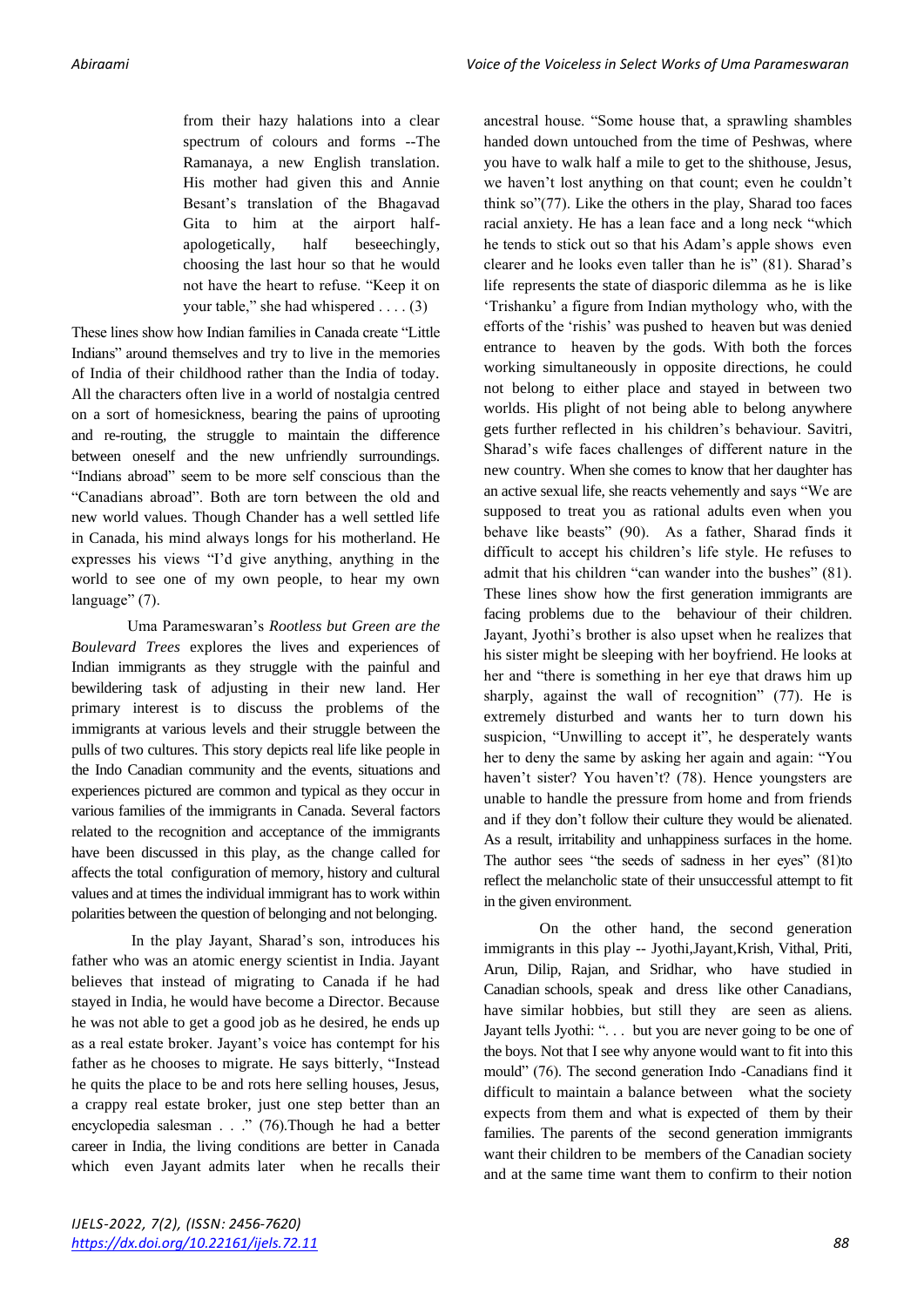of Indian Children. Like their parents they do not have memory and nostalgia to fall back upon, nor do they cherish the comforts of the present life, as they have not known the discomforts.

Apart from this, most of the members of the Indo-Canadian diaspora experience the feelings of alienation, assimilation and go on 'nostalgic trips'. The memory of the homeland remains an important part for the first generation members. They face tough competition and racial discrimination wherever they go in the alien soil. For people of the first generation who have spent most of their life and have settled in Canada in their middle ages, the conflict is not as intense as their roots are still in India. They have their own country to fall back at any time. But, people of the second generation are greatly disappointed, when the whites are not ready to accept them and consider them as equals. Uma Parameswaran in her article on "Scaling Walls: Linguistic and Cultural Barriers Between Writer and Community" says "All these years we thought the isolation was coming from us, but now that we are trying to merge we know exactly what they feel . . . ."(28). Hence, in order to save themselves from the psychological crisis of their identity, the immigrants are compelled to cling to their own tradition and to mix with their own people rather than suffer total rootlessness and alienation from both the cultures.

Uma Parameswaran's *Trishanku,* is a series of monologues, spoken by different characters; some voices recur, others do not; all gather richness and meaning from each other; each monologue is a poem in itself and each is part of Trishanku**.** The most striking feature of *Trishanku* is the vivid sense of life created by the memories, dreams and present realities of each speaker. This memorable work epitomizes the life of typical middle class Indian immigrants in Canada. All the characters, incidents and even dialogues are repeated in her work, spanning genres, whereby they give a sense of continuity and veracity creating the illusion that she is writing about real people and real episodes. In this poem, the poet narrates the strangeness of the land, its geography and customs through the section where Sharat remembers his ancestral home, where his father would perform puja early in the morning facing the rising sun in the east:

> In our ancestral home Every newmoon day Father, as his father before him, in silk dhoti vibhuti on forehead and chest sacred thread dipped in turmeric sat on a wooden plank

facing the east to repeat the purohit's chant sprinkle holy water with darbha grass and call upon our ancestors. (40)

This shows the vivid sense of life created by the memories and dreams of the speaker. The collective memory touches every person who is physically, culturally and emotionally displaced.

Uma Parameswaran's novel *Mangoes on the Maple Tree* focuses on the sense of loneliness and the feeling of nostalgia that the immigrants undergo in the early stages of their settlement in the alien place. There are different types and attitudes among the immigrants where some are emotionally detached and some will stand together without worrying about their class or cultural differences .The concept of home, nation and cultural identity of belongingness to the place of ancestry does not remain the same for all individuals. In the first generation immigrants, migration creates alienation, nostalgia of the past and rootlessness at the place of migration as he or she is still clinging to the cultural beliefs, practice and norms of the homeland. Hence, the sense of loss or 'living in border' gives rise to the concepts of double consciousness and homelessness which mark the diasporic identity.

Uma Parameswaran's writings reflect the consciousness of the need for regaining roots in the tradition of India and a rueful nostalgia towards that. Through her work one can identify how Canadian culture produces disenchantment in the minds of the immigrants and how they find themselves crushed under the burden of alienation and rootlessness. As a diasporic writer she has a huge bank of memories of homeland that she has left behind. It has provided the necessary impetus to chisel her identity in the host society. Her characters demonstrate the universality of real life experiences.

Though Uma Parameswaran has categorized nostalgia as an element of the first phase, the very fact that one turns towards ethnocentric community organization goes to prove that the immigrant never gets over the feeling of 'nostalgia'. Hence, the best way to survive under the pressures of hybridity is to keep contacts with one's roots. In fact hybridization transcends the boundaries made by man and thus creates a heady mix of multicultural and multi-ethnic society. Through their sense of alienation the immigrants have learnt what they have unlearnt in the alien culture -- The old order has to give way to the new, by way of assimilation. It also depends on the age and the immigrant's length of stay in the two cultures. Most of the first generation immigrants do not get emotionally involved with the events of their host countries, though they very much remain alert to the